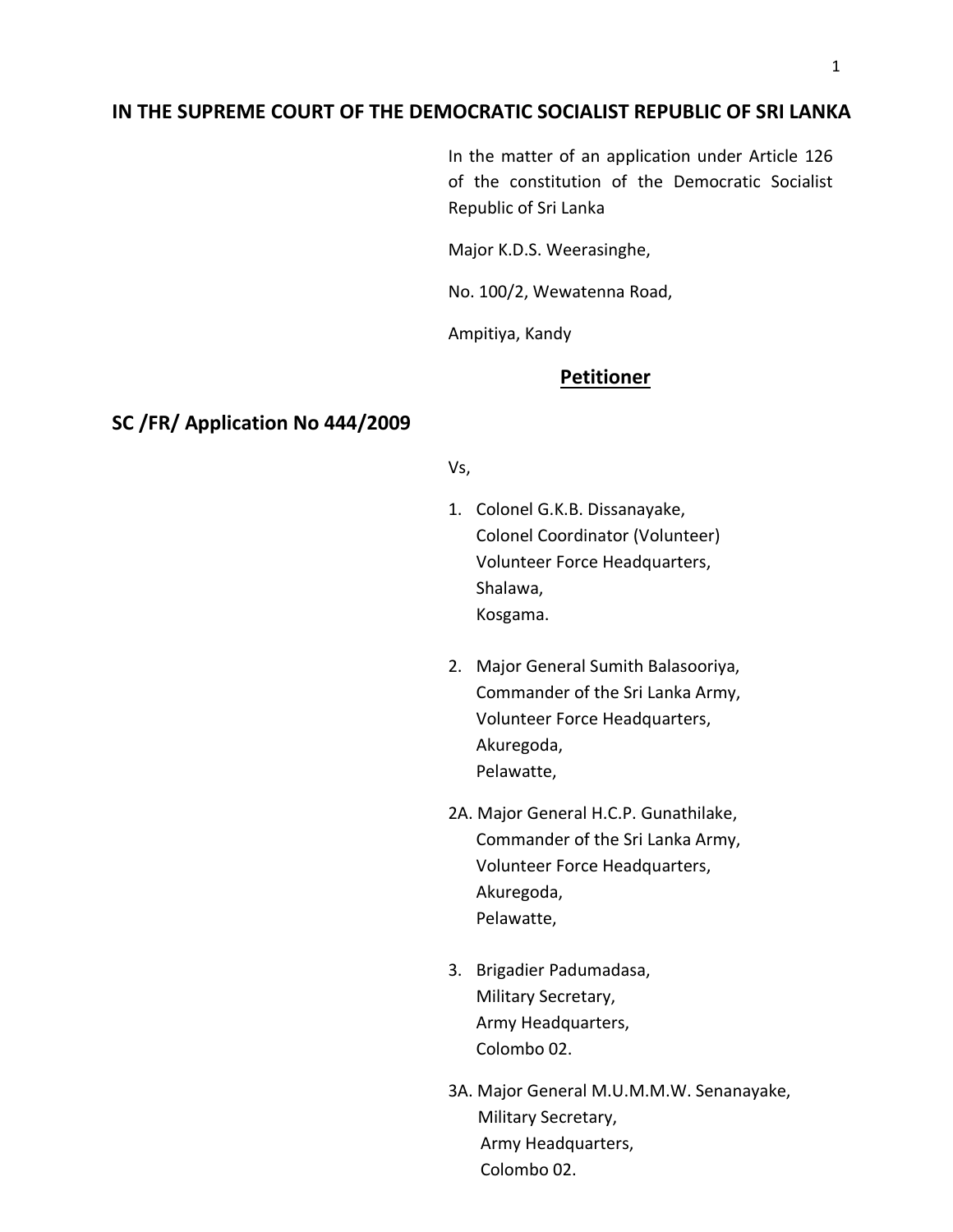- 4. General Sarath Fonseka, Commander of the Ari Lanka Army, Army Headquarters, Colombo 02.
- 4A. Lt. General Jagath Jayasuriya, Commander of the Ari Lanka Army, Army Headquarters, Colombo 02.
- 4B. Lt. General A.W.J.C. de Silva, Commander of the Ari Lanka Army, Army Headquarters, Colombo 02.
- 5. Gotabhaya Rajapaksha, Secretary of the Ministry of Defence, Colombo 03.
- 5A.B.M.U.D Basnayake, Secretary of the Ministry of Defence, Colombo 03.
- 5B.Karunasena Hettiarachchi, Secretary of the Ministry of Defence, Colombo 03.
- 6. Hon. Attorney General, Attorney General's Department, Colombo 12

# **Respondents**

- **Before: Eva Wanasundera PC J B.P. Aluwihare PC J Vijith K. Malalgoda PC J**
- **Counsel:** Saliya Peiris PC with Thanuka Nandasiri for the Petitioner

Suren Gnanaraj State Counsel for the Respondents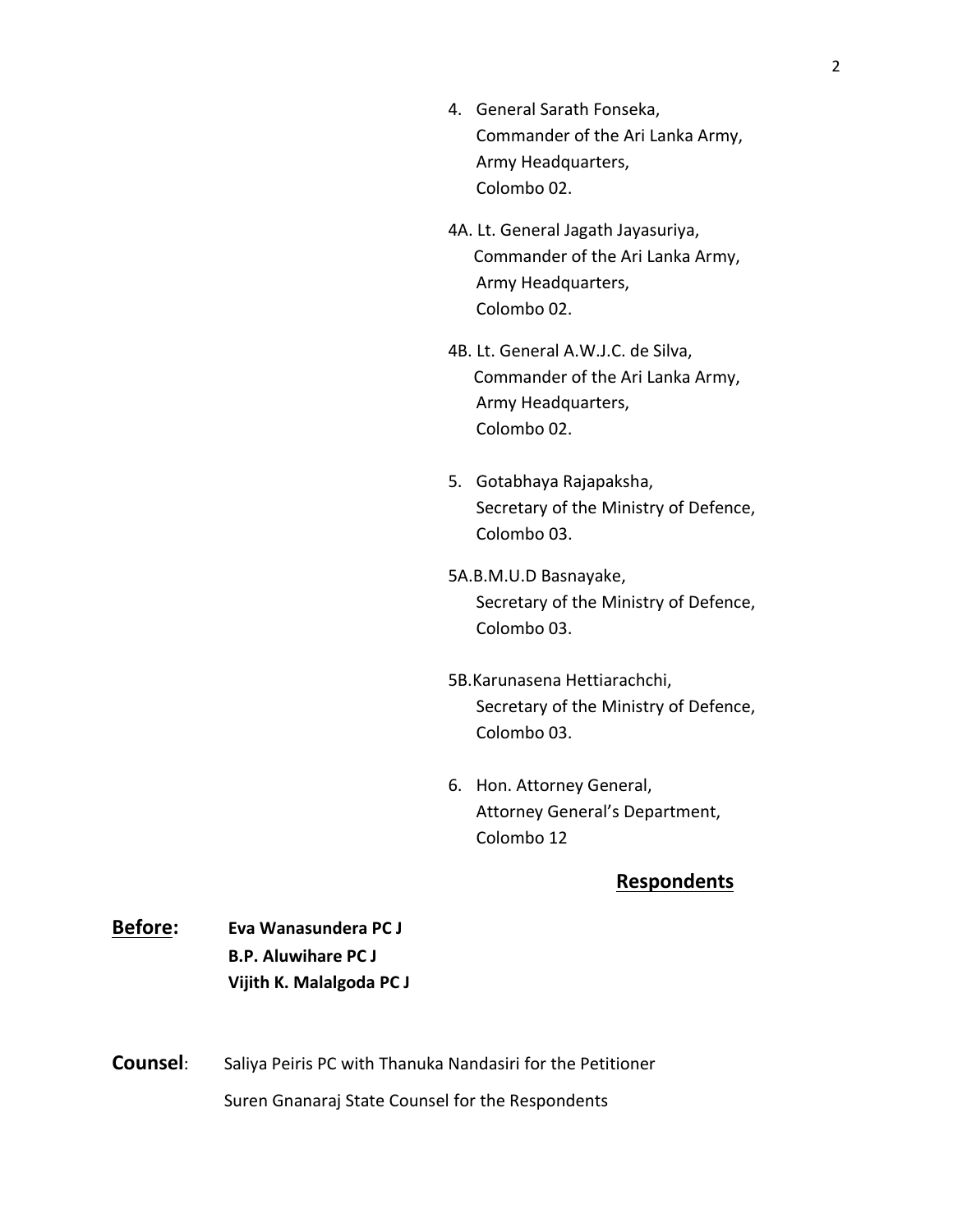Argued on: 17.07.2017

**Judgment on:** 31.10.2017

#### **Vijith K. Malalgoda PC J**

Petitioner to the present application Keerthi Dilruk Somasiri Weerasinghe had filed this application alleging that his Fundermental Rights guaranteed under Articles 12 (1), 13 (3) and 13 (5) had been violated by the Acts committed by the  $1<sup>st</sup>$  to the  $5<sup>th</sup>$  Respondents. When this matter was supported, having heard the submissions made on behalf of the Petitioner, this court had granted leave to proceed for the alleged infringement of Articles 12 (1) and 13 (3) of the Constitution.

The Petitioner who had joined the Sri Lanka Volunteer Force as a "Cadet Officer" on 14.02.1986 was commissioned in the rank of 'Second Lieutenant' with effect from 27.06.1986. Thereafter he was promoted to the ranks Lieutenant, Captain and Major on 27.06.1989, 01.12.1992 and 12.01.1995 respectively.

At all times material to the present application the Petitioner was an officer in the rank of Major of the Sri Lanka Volunteer Force.

According to the Petitioner, he had faced a 'Summary Trial' on 30.08.2006 held against him on three charges punishable under sections 102 (1), 129 (1) and 115 (a) of the Army Act No 17 of 1949. The Petitioner had pleaded guilty to all three charges leveled against him and was punished with a reprimand and a forfeiture of pay. However, apart from the said punishment imposed on the Petitioner, the then Commander of the Army ordered the discharge of the Petitioner from service by a directive dated 29.08.2006. The Petitioner had gone before the Court of Appeal and a Writ Application was filed against the said decision of the then Commander of the Army seeking inter alia, a Writ of *Certiorari* quashing the said decision.

When the said application was taken up for argument on 21.01.2008 the court made the following order;

"Ms. Anusha Samaranayake Senior State Counsel appearing for the Respondents informs that the 1<sup>st</sup> Respondent is withdrawing the impugned document marked P-3 without prejudice to the rights of the 1<sup>st</sup> Respondent to take action, if any, under the provisions of Act No 17 of 1949 and the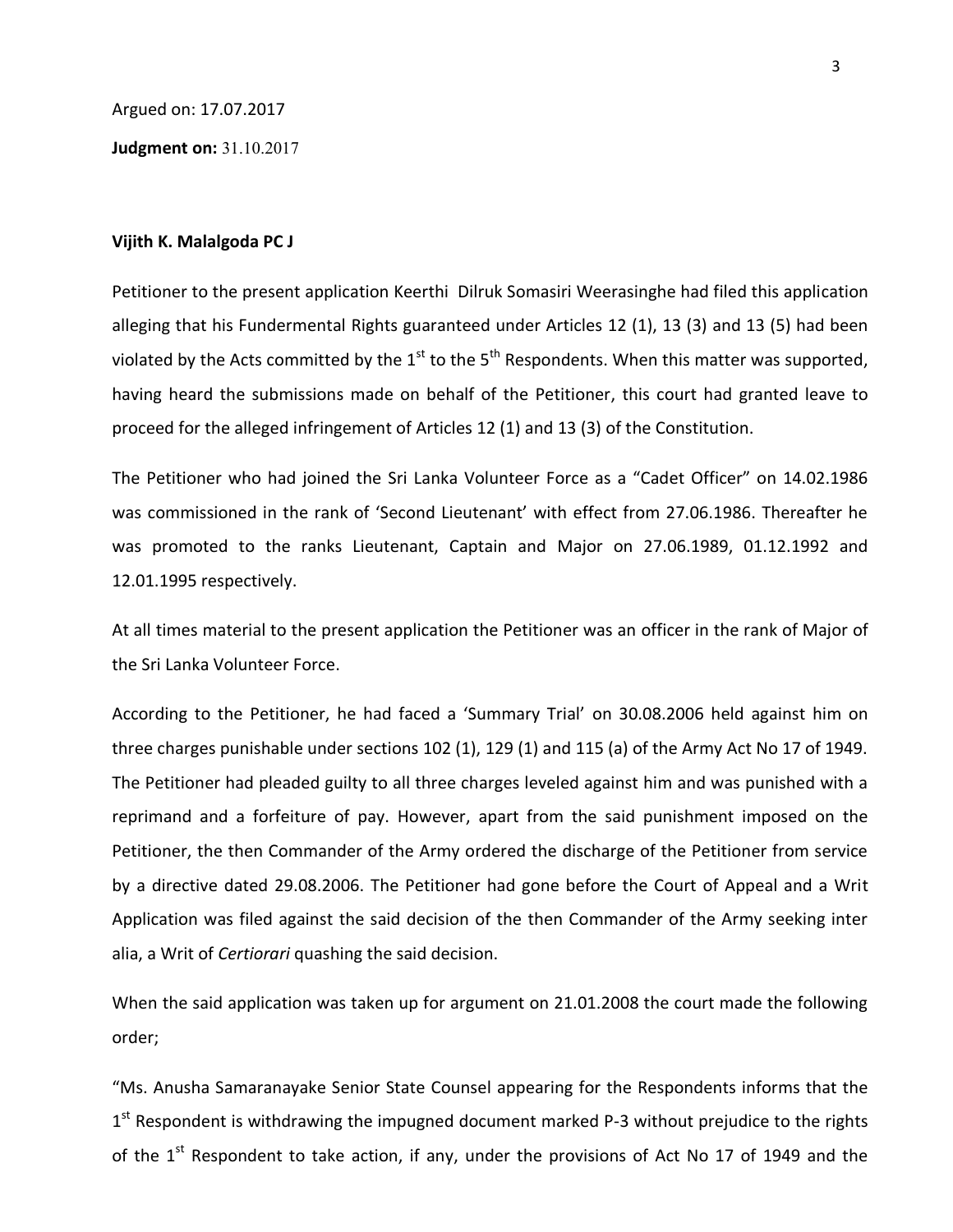regulations framed there under. Therefore, there is no purpose in proceeding with this application. The proceedings are terminated."

As further submitted by the Petitioner, he was summoned before a Court of Inquiry presided over by the  $1<sup>st</sup>$  Respondent somewhere in October 2008 in order to record a statement. During the said Court of Inquiry a statement was recorded from the Petitioner with regard to five payments made by way of cheques signed by him and one payment made in cash during the period from 06.01.2002 to 30.04.2005 as the Officiating Commanding Officer of the  $2^{nd}$  Battalion Sri Lanka National Guard.

In this regard the Petitioner had further taken up the position that he was never treated as a suspect during the said Court of Inquiry and permitted him to cross examine the witnesses who testified at the said inquiry. However the Petitioner had further taken up the position that, at one stage the  $1<sup>st</sup>$  Respondent summoned three witnesses before him and told the Petitioner to cross examine them but, the Petitioner could not cross examined any of the witnesses without knowing the nature of their evidence.

The Petitioner's complaint before this court is based on P-9 which is the decision of the  $4<sup>th</sup>$ Respondent based on the findings of the Court of Inquiry referred to above. As referred to in P-9 the  $4<sup>th</sup>$  Respondent had decided to take stern disciplinary action by forwarding charges and taking steps to recover the monies and to dismiss the Petitioner from the Sri Lanka Volunteer Force.

The present application is filed before the Supreme Court by the Petitioner Challenging the said decision of the 4<sup>th</sup> Respondent to dismiss him from the Sri Lanka Volunteer Force. As submitted by the Petitioner, steps had been taken to dismiss him from the Sri Lanka Volunteer Force and in support of his contention the Petitioner had produced marked P-13 a communication sent in order to obtain the name of a suitable replacement for the position held by the Petitioner.

As revealed before us, when the then Commander took a decision with regard to the findings of the summary trial, to discharge the Petitioner from the Sri Lanka Volunteer Force, the proceedings of the writ application filed against the said decision was abetted on the undertaking that "without prejudice to the rights of the  $1<sup>st</sup>$  Respondent to take action, if any under the provisions of the Army Act No 17 of 1949 and the regulations framed there under." Thereafter a statement had been recorded from the Petitioner with regard to certain payments at the  $2^{nd}$  Battalion Sri Lanka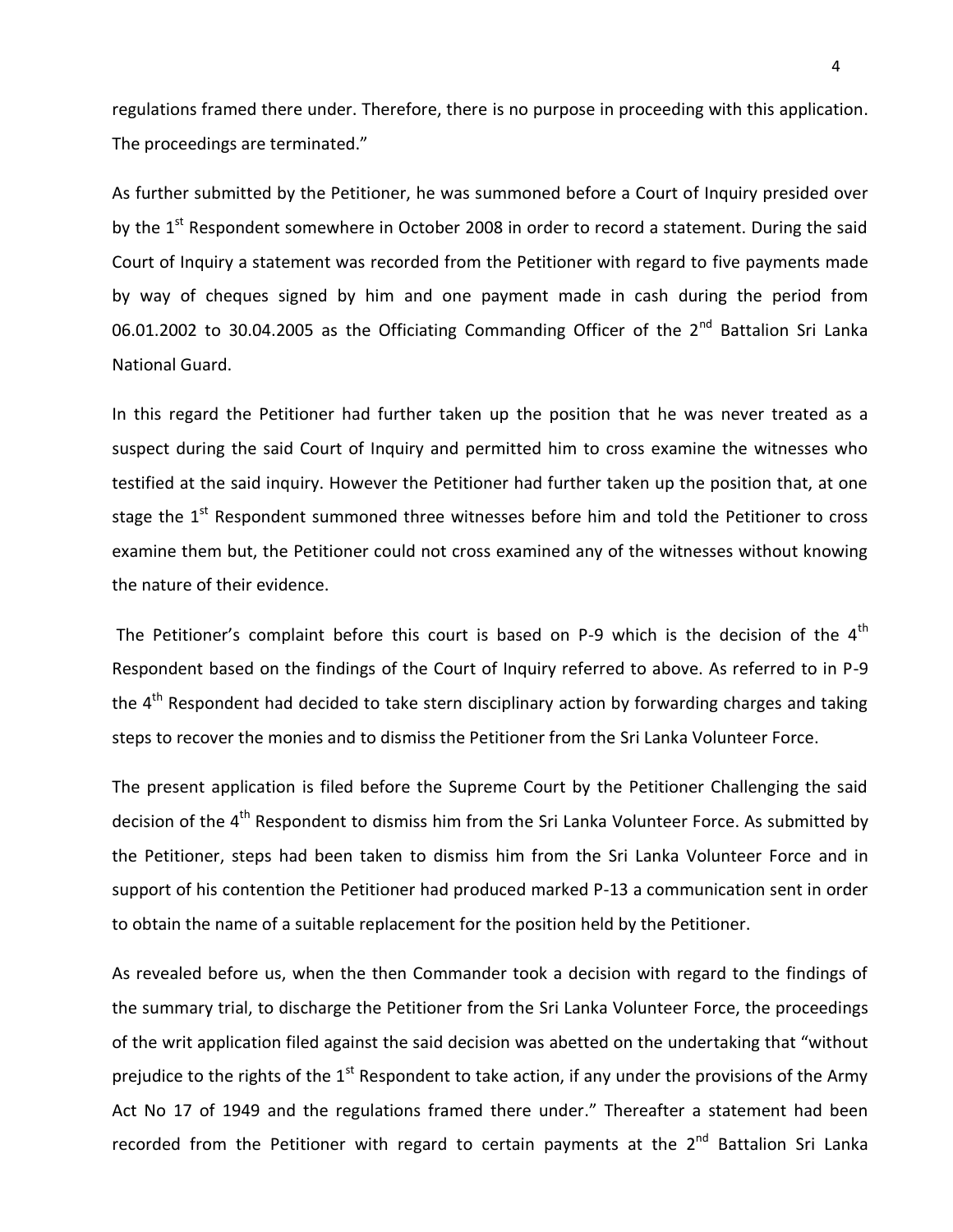National Guard but no proper Court of Inquiry was held against the Petitioner under the provisions of the Court of Inquiry Regulations. However based on the findings of the said Court of Inquiry, steps are being taken to dismiss the Petitioner from the Sri Lanka Volunteer Force without following the proper disciplinary procedure.

In response to the above position taken by the Petitioner before us, the Respondents whilst denying that the Respondents have taken steps to dismiss the Petitioner without following proper disciplinary procedure with regard to the payments made at the  $2^{nd}$  Battalion, had further submitted before us, that,

- a) The then Commander of the Sri Lanka Army acting under Regulations 2 of the Army Disciplinary Regulations 1950 submitted a letter to the secretary to the Ministry of Defence, Public Security, Law and Order on 27.12.2008 seeking a direction pertaining to the further retention of the Commission of the Petitioner. (4R3)
- b) In the said letter the then Commander had explained the past disciplinary record of the Petitioner, including the action taken against him and the outcome of the Writ Application which was pending before the Court of Appeal filed by the Petitioner.
- c) There were several communications between the Army Head Quarters and the Ministry of Defence prior to any decision was taken against the Petitioner.
- d) By letter dated 29.04.2009 the Secretary to the Ministry of Defence, Public Security, Law and Order had informed the then Commander of the Army, that His Excellency the President has approved the withdrawal of the Commission of the Petitioner with effect from 31.03.2009. (4R4)
- e) Findings of the Court of Inquiry with regard to Financial Transactions at the  $2^{nd}$  Battalion referred to by the Petitioner in the present application, does not have any bearing with the withdrawal of the Commission of the Petitioner.

It was further revealed during the arguments before us, that the  $4<sup>th</sup>$  Respondent who is the Commander of the Army does not have any power or authority to withdraw the Commission of an Officer and it is only His Excellency the President is vested with power to approve the withdrawal of the Commission of an Officer of the Sri Lanka Army under section 10 of Army Act No 17 of 1949.

Regulation 2 of the Army Disciplinary Regulations 1950 provides that "the Commander of the Army shall be vested with the general responsibility for discipline in the Army" and in the case in hand